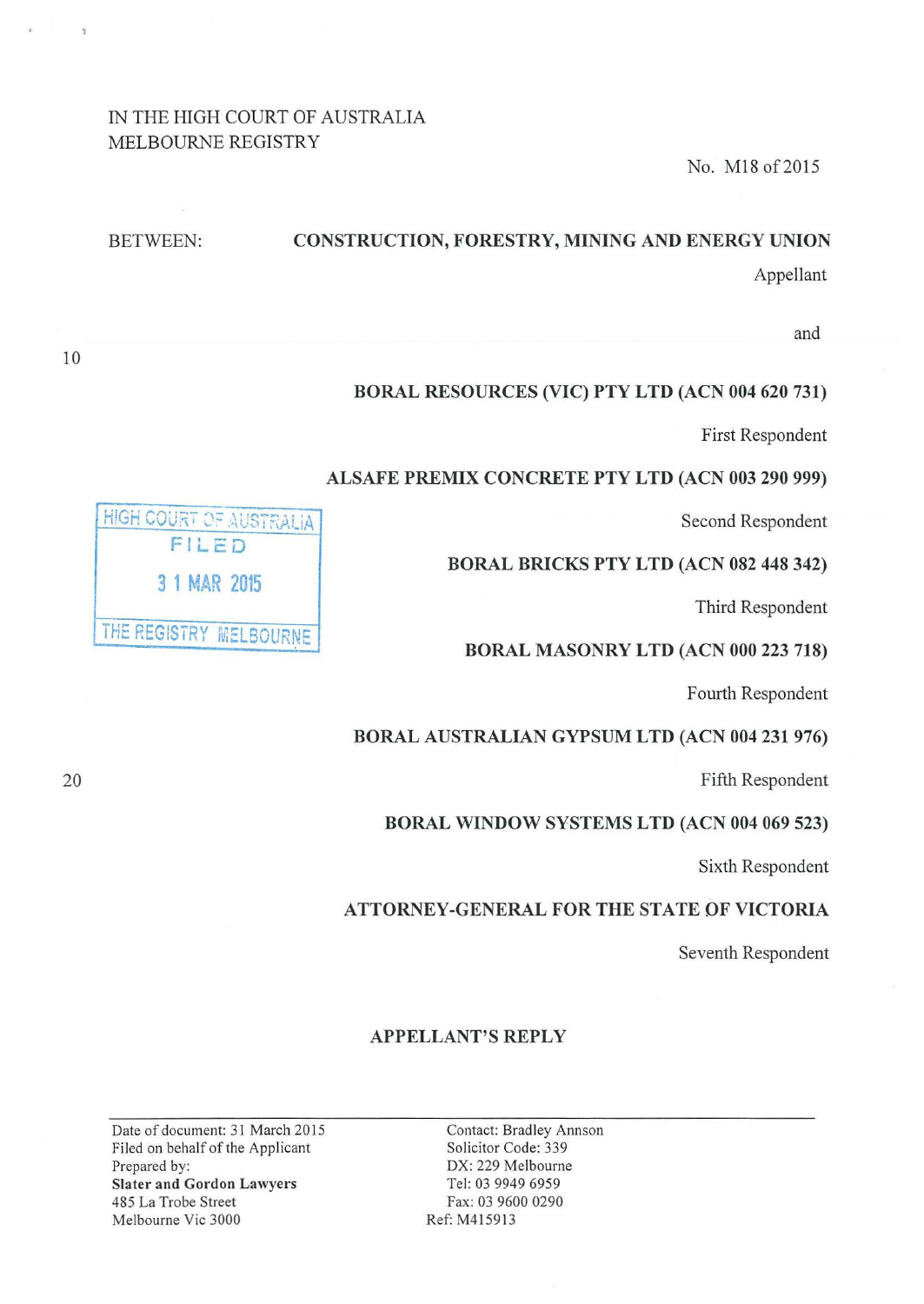## Part 1: Publication

ä

1. These submissions are in a form suitable for publication on the internet.

## Part II: Argument

2. The Respondents' contentions can be grouped into eight categories, which are addressed under the headings set out below.

### *The existence and scope of the companion rule*

- 3. The Bora! parties submit that the companion rule is no more than the privilege against selfincrimination, the penalty privilege, the non-compellability of an accused to give evidence for the prosecution, and the prohibition on drawing adverse inferences from an accused's
- 10 silence.<sup>1</sup> Because corporations cannot claim the privilege against self-incrimination, there is said to be no common law principle that will prevent a discovery against a corporate defendant in contempt proceedings.<sup>2</sup> This submission is wrong. The companion rule is a fundamental common law principle, allied to the burden of proof beyond reasonable doubt, which applies in respect of an accused, limits the process by which criminal guilt is established, and exists as part of the "wider dimension of the accusatorial system of criminal justice"<sup>3</sup>. It is relevant at the initial stage of assessing whether legislation requires an accused to assist a prosecuting party, and in the absence of clear intent, will not be displaced. The companion rule is distinct from the privilege against self-incrimination, which is "a personal right ... which applies in courts, tribunals and inquiries", may be asserted by a person who is 20 not subject to any accusatorial process,<sup>4</sup> and is only asserted after legislation has been
- construed so as to require a person to assist a prosecuting party.<sup>5</sup>

# *Abrogation of the companion rule in respect of corporate defendants*

4. The Attorney-General submits that the denial of the privilege against self-incrimination and the penalty privilege to corporations in *Environmental Protection Authority v Caltex Refining Company Pty Ltd*<sup>6</sup> (Caltex), Daniels Corporation International Pty Ltd v ACCC<sup>7</sup> (Daniels) and s 187 of the *Evidence Act* 2008 (Vic) (the Evidence Act) evinces an intention to abrogate the companion rule in respect of corporate defendants.<sup>8</sup> Any intention to abrogate a fundamental common law principle, however, or to depart from a general system of law, must be expressed with "irresistible cleamess"9 and requires direct attention to that 30 abrogation.<sup>10</sup> The authorities cited by the Attorney-General evince no such intention. In *Caltex,* the question that arose for determination was whether a corporation could rely on the privilege against self-incrimination.<sup>11</sup> Even if Mason CJ, Toohey J and McHugh J may be

<sup>&</sup>lt;sup>1</sup> First to Sixth Respondents' submissions (Boral Submissions) [9.3].  $2^2$  Boral Submissions [9.6].

<sup>3</sup>*Lee v NSW Crime Commission* (2013) 251 CLR 196 *(Lee I)* at 212-213 [20] per French CJ, 248-249 [125] per Crennan J, 261 [159], 265-6 [175], 268 [182] per Kiefel J; *Lee v The Queen* (2014) 308 ALR 252 *(Lee* 2) at 260 [32]-[33].

<sup>4</sup>*Lee 1* at 268 [182] per Kiefel J.

<sup>5</sup> See, for example: s 187 of the *Evidence Act 2008* (Vic); Rule 29.04(l)(d) of the *Supreme Court (General Civil Procedure) Rules 2005* (Vic) (Rules). 6 (1993) 178 CLR 447 *(Caltex).* 

<sup>7 (2002) 213</sup> CLR 543 *(Daniels).* 

 $8$  Seventh Respondent's submissions (AG Submissions) [13(b)(ii)], [15]-[21], [50]-[53].

<sup>9</sup>*Potter v Minahan* (1908) 7 CLR 277 at 304 per O'Connor J; *X7 v Australian Crime Commission* (2013) 248 CLR 92 ( $X7$ ) at 153 [158] per Kiefel J.

<sup>&</sup>lt;sup>10</sup> *Coco v The Queen* (1994) 179 CLR 427 at 437 per Mason CJ, Brennan, Gaudron and McHugh JJ; *X7 v Australian Crime Commission* (2013) 248 CLR 92 at 153 [158] per Kiefel J.

<sup>&</sup>lt;sup>11</sup> Caltex at 489 per Mason CJ and Toohey J; 526 per Deane, Dawson and Gaudron JJ, 543 per McHugh J. For Brennan J this question was not required to be resolved: see at 512.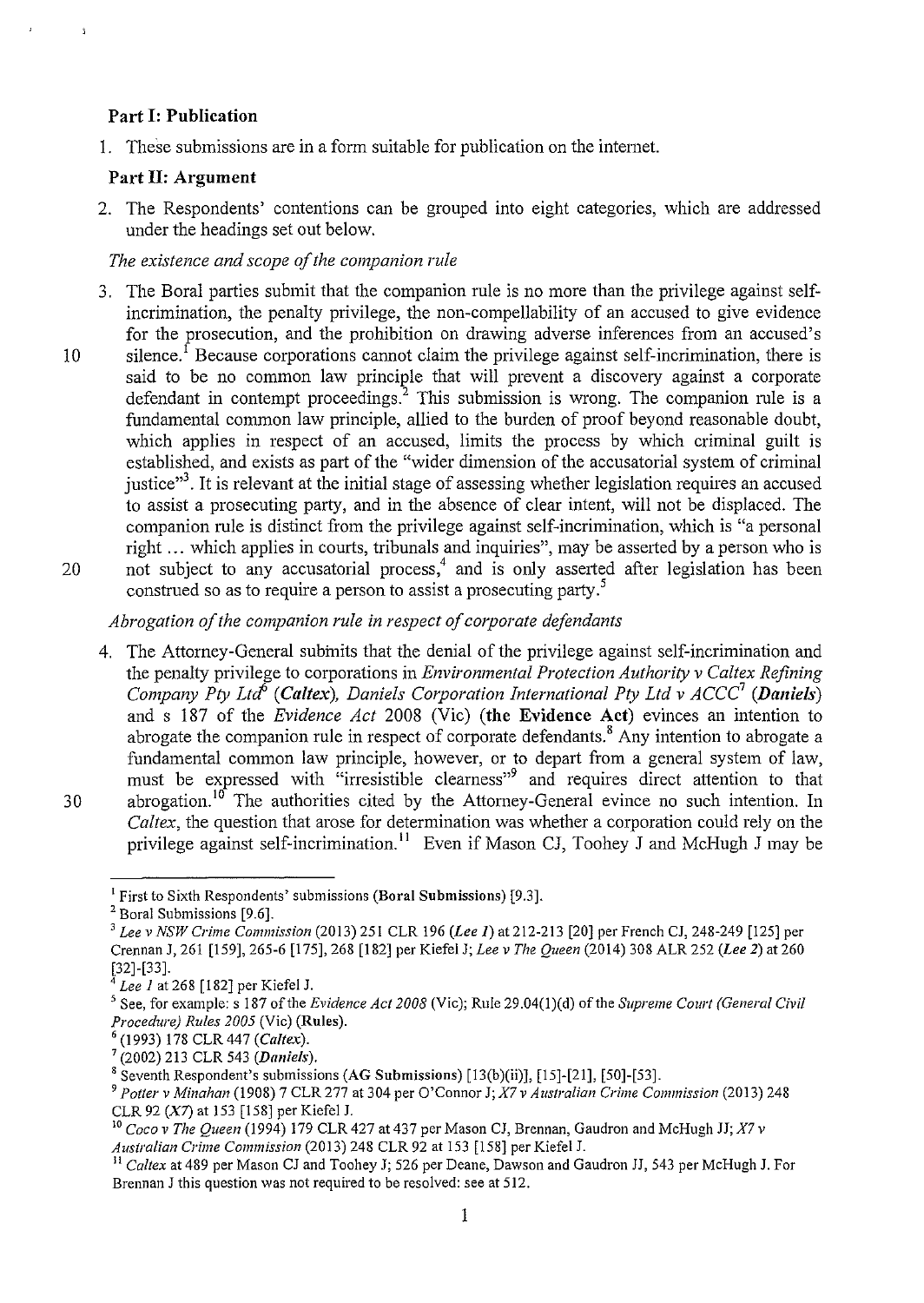said to have implicitly decided that the companion rule should fall with the privilege against self-incrimination, that does not constitute a majority. Brennan J, in denying corporations the privilege against self-incrimination because it would allow a corporation to frustrate "legislative intention to control corporate conduct",<sup>12</sup> was referring to the shield of privilege, not to the underlying accusatorial system. Deane, Dawson and Gaudron JJ, who would not have denied corporations the privilege against self-incrimination, evidenced no intention to abrogate the companion rule.<sup>13</sup> In *Daniels*, the majority only briefly referred to the abrogation of the privileges in respect of corporations, and did not refer to the accusatorial system.<sup>14</sup> Section 187 of the Evidence Act, when introduced in 2008, was solely directed to 10 the removal of the privilege of self-incrimination.<sup>15</sup> Even if, by virtue of the text, s 187 also removed the penalty privilege, this section would still only remove privileges, which only operate once legislation has been construed to abrogate the companion principle.

- 5. The Bora! parties similarly submit, that if there is a common law rule, distinct from the privilege against self-incrimination, that protects a criminal accused from producing documents to a prosecutor, *Caltex* provides that such a rule does not apply to corporate defendants. 16 However, as set out in the Appellant's primary submissions, *Caltex* does not provide an answer to the question of whether discovery may be sought against a corporate accused in contempt proceedings. 17 The Bora! parties mistake the factual outcome in *Caltex*  for legal principle. The Bora! parties then submit that nothing said in *X7 v Australian Crime*
- 20 *Commission*<sup>18</sup> (X7), *Lee v New South Wales Crime Commission*<sup>19</sup> (Lee 1) and Lee v The *Queen20 (Lee 2)* qualifies *Caltex.* <sup>21</sup> . This cannot be correct. *Caltex* has been interpreted as denying corporations the privilege against self-incrimination. *Lee 2* held that even where that privilege is lost, the accusatorial system remains, so that the prosecution must prove its case without the assistance of the accused. *Lee 2* must have the result that, in the absence of an express intention, prosecuting parties cannot require a corporate accused to assist with the discharge of the onus of proof, despite the loss of the privilege against self-incrimination.

#### *Distinguishing X7, Lee 1 and Lee 2 from the present matter*

- 6. The Bora! parties distinguish *X7, Lee I* and *Lee 2* from the present matter on the basis that those matters concerned testimonial evidence, human defendants, and criminal proceedings.
- 30 The distinctions between testimonial and documentary evidence, and between natural persons and corporate persons, however, are only relevant to the privilege against self- $\frac{1}{2}$  and not to principles derived from the accusatorial system, where the onus on the prosecution requires them to prove their case without (testimonial or documentary) assistance from the (human or corporate) defendant.<sup>23</sup> The distinction between criminal and contempt proceedings is, for the reasons outlined in the Appellant's primary submissions,

<sup>&</sup>lt;sup>12</sup> Caltex at 515.<br><sup>13</sup> Caltex at 528, 537.<br><sup>14</sup> Daniels at 559 [31] per Gleeson CJ, Gaudron, Gummow and Hayne JJ.<br><sup>15</sup> Explanatory Memorandum, Evidence Bill 2008 (Vic) p 62. See also the heading to s 187, which may be u in aid of construction: see *Concrete Constructions (NSW) Pty Ltd v Nelson* (1990) 169 CLR 594 at 601 per Mason, Deane, Dawson and Gaudron JJ.<br><sup>16</sup> Boral Submissions [9.7]-[10.18].

<sup>&</sup>lt;sup>17</sup> Appellant's primary submissions [32]-[45].

<sup>&</sup>lt;sup>18</sup> (2013) 248 CLR 92.<br><sup>19</sup> (2013) 251 CLR 196.

 $\frac{20}{21}$  (2014) 308 ALR 252.<br><sup>21</sup> Boral Submissions [9.7]-[10.18].

<sup>&</sup>lt;sup>22</sup> See, for example, *Caltex* at 502 per Mason CJ and Toohey J.<br><sup>23</sup> *Caltex* at 528 per Deane, Dawson and Gaudron JJ; *NSW Food Authority v Nutricia Australia Ltd* (2008) 72 NSWLR456.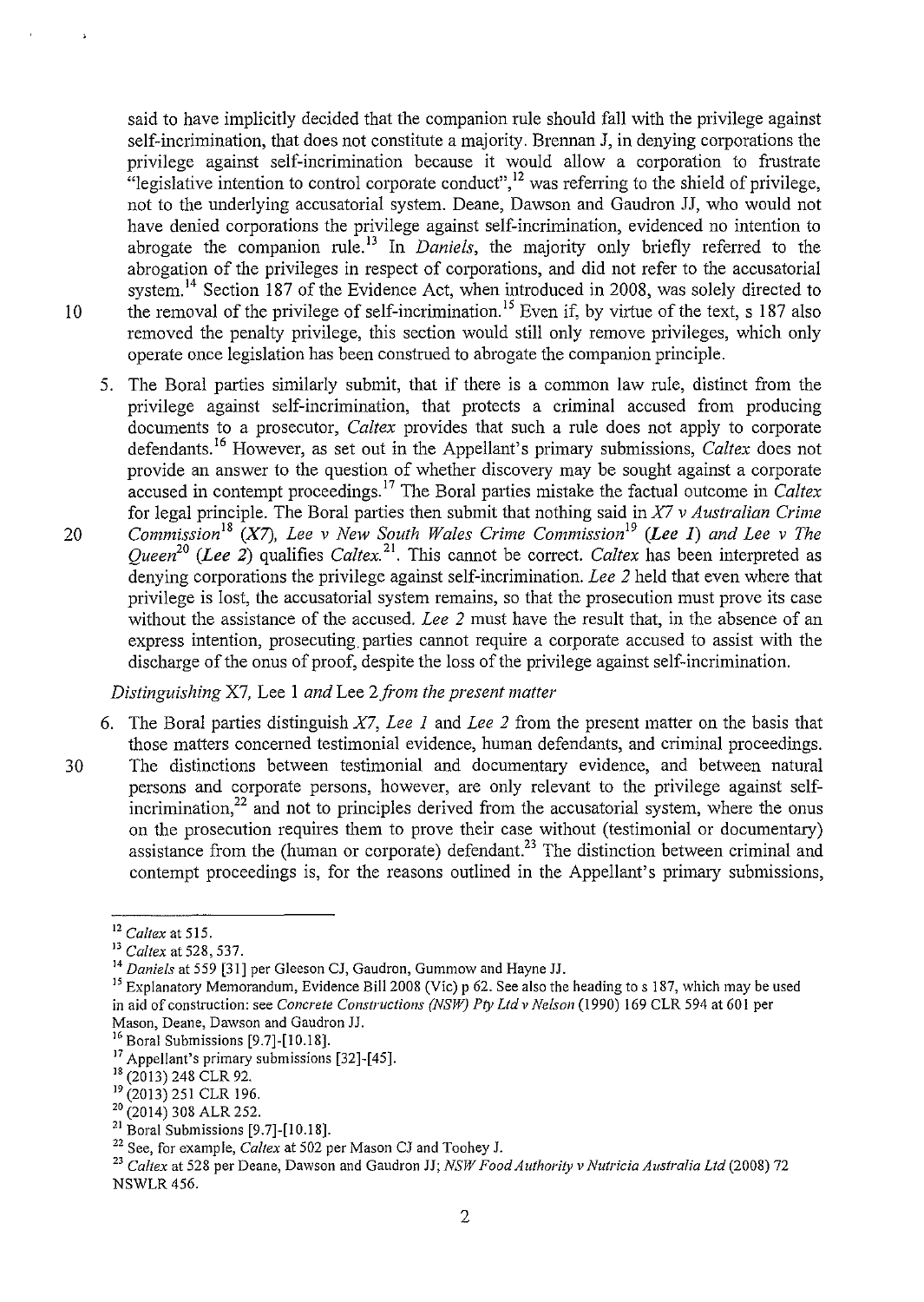and the reasons discussed at [7]-[12] below, not relevantly significant.

*Submission that contempt procedure is relevantly different fi'om criminal procedure* 

- 7. The Bora! parties submit that the companion principle should not apply in contempt proceedings,  $24$  and provide five justifications in support, none of which withstand scrutiny.
- 8. First, the Boral parties submit that there is no specific authority for a rule against discovery against a corporate defendant in contempt proceedings. However the absence of such authority is hardly surprising given that until *Caltex,* corporations could claim a privilege against self-incrimination. Furthermore, this absence of authority is matched by the absence of authority in favour of discovery in contempt proceedings.<sup>25</sup> Although, as the Boral parties 10 submit, in 19<sup>th</sup> century England an alleged contemnor could be interrogated on oath about
	- alleged contempt,<sup>26</sup> this practice was recognised to be "certainly contrary to the genius of the common law, and there seems little doubt that the Court of equity from which this form of trial was derived was the Star Chamber".<sup>27</sup> This practice, if once part of the common law, can no longer be said to be part of the common law relating to contempt proceedings after the intertwined development of the criminal standard of proof and the prosecutorial onus in *Woolmington v DPP*<sup>28</sup>, and the requirement that the criminal standard of proof apply in contempt proceedings in *Witham v Holloway*<sup>29</sup>.
- 9. Second, the Boral parties submit that the criminal standard of proof does not justify importing all criminal procedure into contempt proceedings. 30 The Appellant makes no such 20 submission, but only that the companion rule presumptively applies in contempt proceedings.
	- 10. Third, the Bora! parties submit that criminal procedural protections arise because of the imbalance between the individual and the state, and that such protections must be reduced in private contempt prosecutions in order to facilitate the prosecution.<sup>31</sup> This cannot be correct. On that logic, where a private criminal prosecution is brought,  $32$  procedural protections must also be reduced. An important reason for such procedural protections is that the accused is exposed to criminal punishment. This was the basis on which the High Court determined in *Witham* that the criminal standard of proof was necessary in contempt proceedings.<sup>33</sup>
- 11. Fourth, the Bora! parties submit that "contempt procedure must be practically accessible to private litigants" in order to vindicate the authority of the Court.<sup>34</sup> The Appellant 30 categorically rejects that a fundamental common law principle that attaches to the criminal standard of proof should be removed in order to make it easier for private individuals to seek the criminal punishment of other private individuals. Far from protecting the authority and integrity of the Court, the imposition of criminal convictions, by a process that required the accused to assist the prosecuting party with the onus of proof, would undermine it.
	- 12. Fifth, the Boral parties submit that companion rule should not apply in contempt proceedings

<sup>25</sup> A decision of a single judge in the Supreme Court of Western Australia is not significant for present purposes.

<sup>&</sup>lt;sup>24</sup> Boral Submissions [11.1]. The Attorney-General also submits that accusatorial notions should not attach to contempt proceedings "with the same rigour as in a criminal trial": AG Submissions [13(e)].

<sup>&</sup>lt;sup>26</sup> John Fox, 'The Practice in Contempt of Court Cases' (1922) 38 *Law Quarterly Review* 185, 192 (Fox).<br><sup>27</sup> Fox, 193.

<sup>&</sup>lt;sup>28</sup> Woolmington v DPP [1935] 1 AC 462 at 481 per Viscount Sankey LC.

<sup>29 (!995) 183</sup> CLR 525 *(Witham).* 

 $30$  Boral Submissions [11.8].<br> $31$  Boral Submissions [11.9]-[11.10]

<sup>&</sup>lt;sup>32</sup> For example, see ss 9(5) and 10 of the *Director of Public Prosecutions Act 1994* (Cth); ss 22(1)(b)(ii) and 25 of the Public Prosecutions Act 1994 (Vic) and Stefanovski v Magistrates' Court of Victoria [2004] VSC 313.<br><sup>33</sup> Witham at 534 per Brennan, Deane, Toohey and Gaudron JJ.<br><sup>34</sup> Boral Submissions [11.11]-[11.12].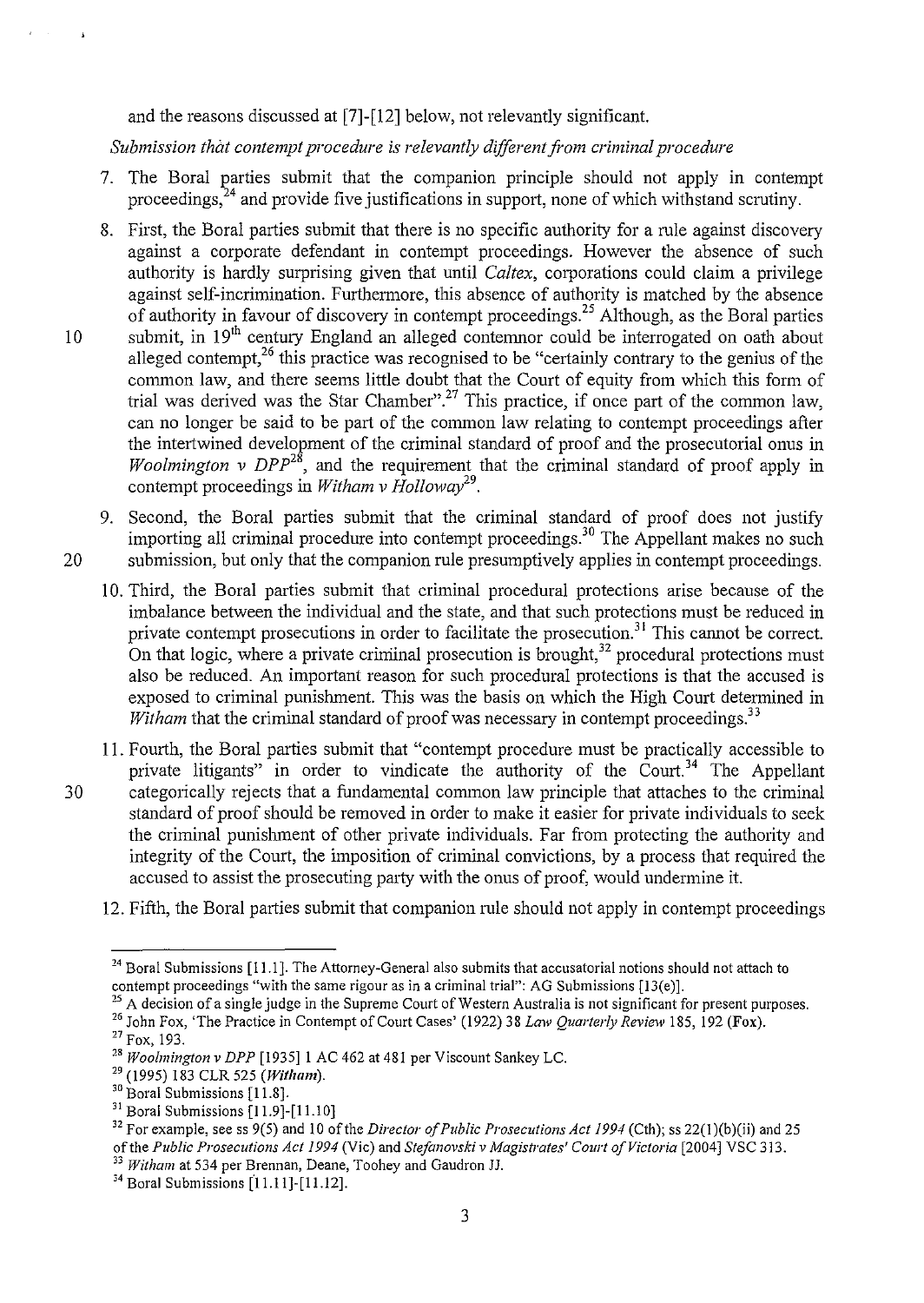because of procedural differences between contempt and criminal proceedings.<sup>35</sup> The differences identified do not support that submission. Contempt is an indictable offence that is prosecuted summarily, but so are many other indictable offences.<sup>36</sup> Costs may be ordered in contempt proceedings, but similarly may be ordered in summary criminal proceedings.<sup>37</sup> Parties who allege contempt are not subject to the full range of prosecutorial duties, but the Full Federal Court held in *Jones v ACCC*<sup>38</sup> that contempt proceedings were still fundamentally accusatorial. Coercive remedies may be available in contempt proceedings, but this does not affect the criminal standard of proof, or the exposure to criminal punishment, in contempt proceedings. Although pleading the "gist" of a contempt<sup>39</sup> may 10 seem more relaxed, flexibility is required because the relevant contempts are breaches of court orders, rather standard criminal offences.<sup>40</sup> The alleged contemnor must nevertheless be left in no doubt about the accusation being made against them.<sup>41</sup>**In** this sense, there is no difference between contempt charges and charges for other criminal offences.

*Policy rationales said to justify the abrogation of the companion rule for corporate defendants* 

13. The Appellant does not concede the Respondent's policy arguments<sup>42</sup> and will address them if invited, but submits such considerations are appropriately the province of Parliament.<sup>43</sup>

*Discovery no longer antithetical to accusatorial proceeding now that penalty privilege removed* 

14. The Attorney-General submits that "the significance of the denial of the privileges, ... is that assumptions about what procedures, such as discovery, were for, are no longer valid".<sup>44</sup> This 20 submission is too broad. The penalty privilege, a personal right, may be removed, but the doctrines that inform discovery and govern the scope of its exercise remain.

*Construction of Supreme Court (General Civil Procedure) Rules* 2005 (Vic), *including 029* 

15. The Respondents submit that all of the *Supreme Court (General Civil Procedure) Rules* 2005 (Vic) **(the Rules)** apply to contempt proceedings under 075.45 This construction of the Ruies is too blunt. It is not a question of whether *all* or *none* of the rules apply to 075 proceedings. It is always a question of construction, which is governed first and foremost by the text and structure of the Rules.<sup>46</sup> In its primary submissions, the Appellant contends that the Rules, properly construed, and independently of the companion rule, do not allow for discovery in proceedings under O75. The Appellant further submits that O29, properly construed, does 30 not apply in proceedings under O75. This requires examination of a number of interlocking rules. Rule 4.01 provides that proceedings may be commenced by writ or originating motion. Rule 29.01 provides that 029 only applies to proceedings commenced by writ, except where the Rules otherwise provide. The Rules otherwise provide in Rule 29.07, which states that in

<sup>&</sup>lt;sup>35</sup> Boral Submissions [11.13].<br><sup>36</sup> *Criminal Procedure Act 2009* (Vic), Schedule 2.

<sup>&</sup>lt;sup>37</sup> See generally *Latoudis v Casey* (1990) 170 CLR 534.<br><sup>38</sup> (2010) 189 FCR 390 at 409 [33]-[34].

<sup>&</sup>lt;sup>39</sup> Coward v Stapleton (1953) 90 CLR 573 at 579-580 per Williams ACJ, Kitto and Taylor JJ; *Doyle v The Commonwealth* (1985) 156 CLR 510 at 516; *MacGroaty v Clauson* (1989) 167 CLR 251 at 255.

<sup>&</sup>lt;sup>40</sup> Re Colina; *Ex parte Torney* (1999) 200 CLR 386 at 110 [428] per Hayne J.<br><sup>41</sup> Mason v MWREDC Ltd [2012] FCA 1083; *Harmsworth v Harmsworth* [1987] 3 All ER 816 at 821.

<sup>&</sup>lt;sup>42</sup> Boral Submissions [10.19], [11.16]-[11.18]; AG Submissions [58]-[65].<br><sup>43</sup> Plaintiff M70/2011 v Minister for Immigration and Citizenship (2011) 244 CLR 144 at 157-158 [1]-[2] per<br>French CJ.

<sup>&</sup>lt;sup>44</sup> AG Submissions [66].<br><sup>45</sup> Boral Submissions [8.2], AG Submissions [13(d)],[68]. The Boral parties state that this is subject to being "read down" by reference to the principle of legality. This fundamentally misunderstands the principle of **legality, which turns upon clear intention, and does not cut across intention to "read down" legislation or rules.** 46 See, for example, *Thiess v Collector of Customs* [2014] HCA 12 at [22]-[34].

<sup>4</sup>